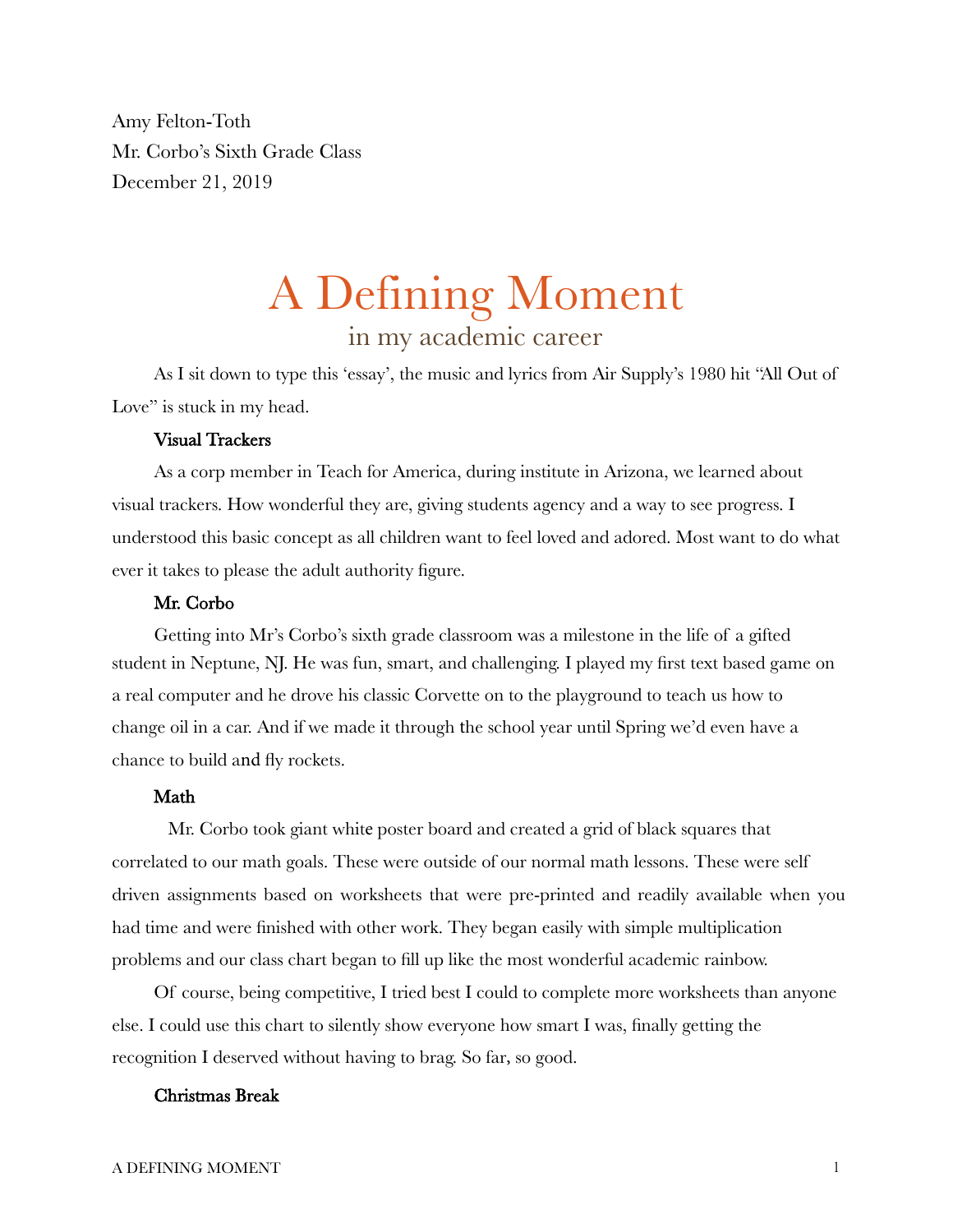As usual my parents fought. There was nothing unusual about that. This fight however occurred in the day time. In my shared bedroom with my sister. I don't remember where I was when I heard my mother fall. She was most likely drunk, but I could not realize that until I was much older. All I overheard was the struggle, the bang, the sudden quiet. I sensed my father retreat to his room. My sister left. She had been trending on the side my father lately. (I assume she switched loyalties as it suited her. I remember it happening, I just don't have any evidence of it occurring. We never spoke about it.)

#### New Clothes

I was wearing new clothes, however I was barefoot. I remember the chill on my bare foot on the street, but that happened later.

I ran to my room to see my mother lying on my bedroom floor. She wasn't moving and I thought perhaps she was dead. I called out to her and then my father. He and my sister ignored me. I screamed again, please, please come back, she's on the floor. I thought I heard my father or my sister say she was faking it. But she wasn't moving. Her eyes were open wide, glossed over and not focusing. I don't know where I learned that people that are unconscious can choke on their tongue, but I put my hand under my mother's head to lift it so she wouldn't choke and I quickly discovered she was lying on a pool of blood. My hand now covered with the evidence that would rouse my father into action, I stormed off screaming at him. He and my sister came running, they got ice. No comforting words for her or me. I ran to the phone in the kitchen and bloodying the receiver I dialed 911.

#### Betrayal

I ran outside to wait for the ambulance. I ran to get my neighbors. I must have because how else would they know to be outside. They waited with me. My frozen feet on the blacktop. My mother was brought to Jersey Shore Medical Center but they would not allow me to go in the ambulance with her. I was so angry. Wasn't I the responsible one that saw her as needing assistance? Wasn't I the one that called 911? No respect.

## School

Ok, yes, this essay is about school. Going back to school. My mother went to Carrier Clinic for Christmas and my birthday over winter break. I remember showing up to visit, she made me a leather belt. I felt guilty because I wanted to buy a snow man 'gum holder' from the gift shop that one of the